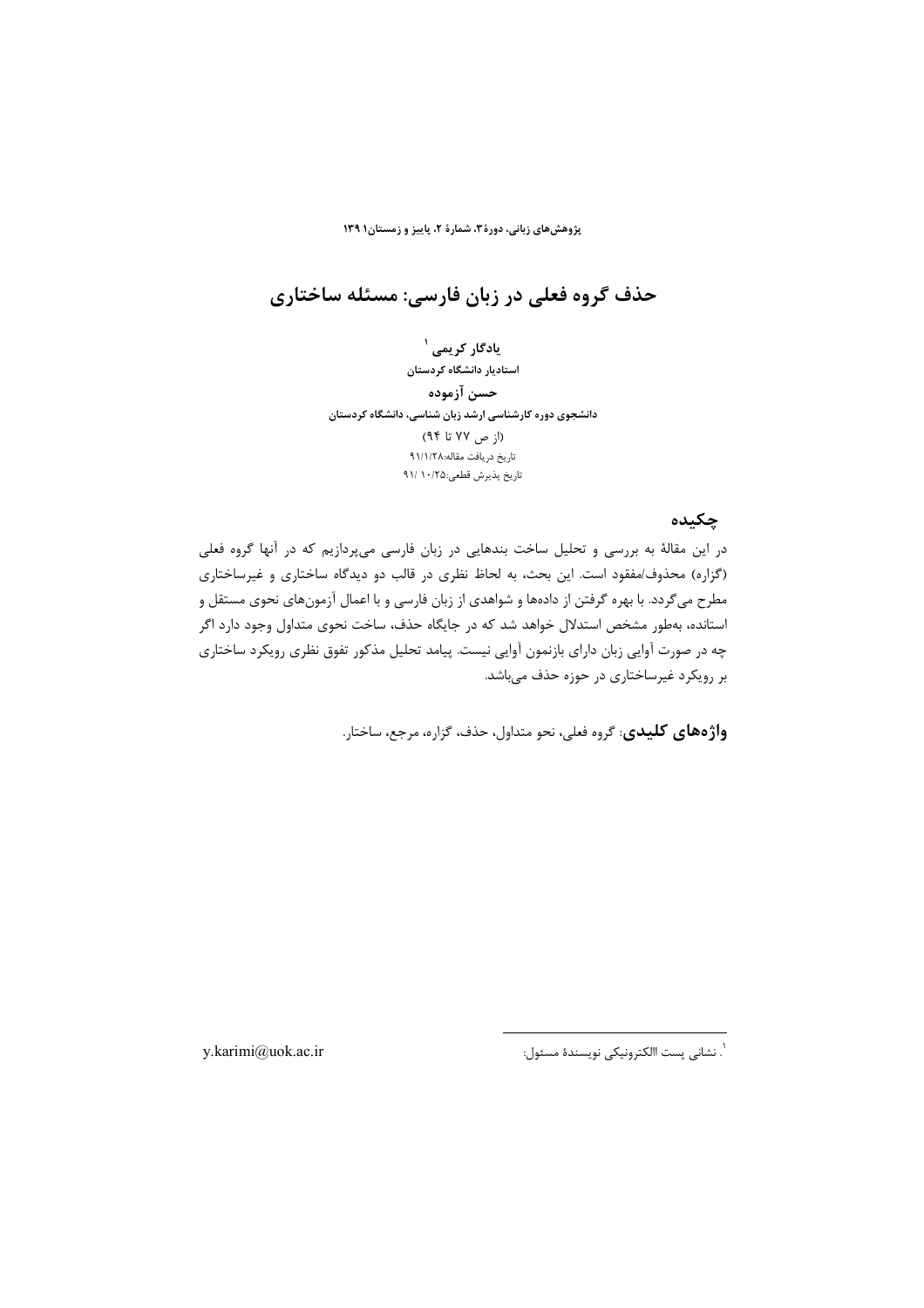## **ا\_\_ مقدّمه**

اصطلاح *حذف* در طول قرون بر گستره وسیعی از پدیدهها، از هر موقعیتی که در آن واژهها مفقود به نظر رسیدهاند تا محدوده کوچکتری از ساختهای خاص، اشاره داشته است. حذف از آن جهت برای نظریهپردازان زبان از اهمیت کانونی برخوردار است که در آن انطباق معمولی صورت و معنا، الگوریتمها، ساختها، قواعد و محدودیتهای که در جملات غیرمحذوف به ما اجازه می دهند تا صداها را بر معنای معادل آنها منطبق کنیم؛ شکسته میشود. به عبارت دیگر، در حذف انطباقهای معمولی کاملاً مفقود (غايب) هستند. در حقيقت، در حذف معناي بدون صورت وجود دارد.

ح*ذف گروه فعلی <sup>ا</sup>* یکی از برجستهترین نمونههای بررسی شده یدیده حذف میباشد. این نوع پدیده حذف نیازمند یک مرجع معادل است که خود مسئله همسانی<sup>۲</sup> می باشد. اغراق نخواهد بود اگر بگوییم که ماهیت پدیده همسانی، هسته بحثهای دستوریان زایشی در عرصه حذف را در چهار دهه اخیر تشکیل داده است. این بحثها بدان دلیل بسیار مهم هستند که اغلب بر ضرورت وجود یک یا نوع دیگری از بازنمود زبانی دلالت میکنند. حجم غالب بحثها بر ساختهای انتزاعی نحوی و حوزه معنا ينيان گذارده شده است.

جانسون (۲۰۰۱) گروه فعلی محذوف را موردی از عناصر ارجاعی میداند که در آن گزارهٔ مفقود قادر به یافتن یک مرجع در بافت کلامی خود میباشد (1) .

(1) A: Holly Colightly won't [eat rutabagas] B: I don't think Fred will  $\Delta$ , either در زبان فارسی نیز جملاتی وجود دارند که در بند دوّم آنها گروه فعلی مفقود است (مثالهای ۲-۶). همانطور که در این جملات مشاهده میشود در بند دوم آنها بیش از صورت ملفوظ، معنا وجود دارد. براي نمونه، در جمله «پ*درم خوب فوتبال بازي مي كند،* همی*نطور من»* غیر از تعبیر *من* (نهاد) معنای *«خوب فوتبال بازی می کنم»* نیز درک می شود؛ این در حالی است که هیچ صورت تجلی یافته دال بر این تعبیر، وجود ندارد:  $\Delta$  الف. يدرم خوب فوتبال بازي مي كند، همينطور من  $\Delta$  $\Delta$  ب.  $\epsilon$ ئیس جمهور با استخدام هزار نفر موافقت کرد، وزیر هم همینطور

<sup>1</sup>.verb pharse ellipsis . identity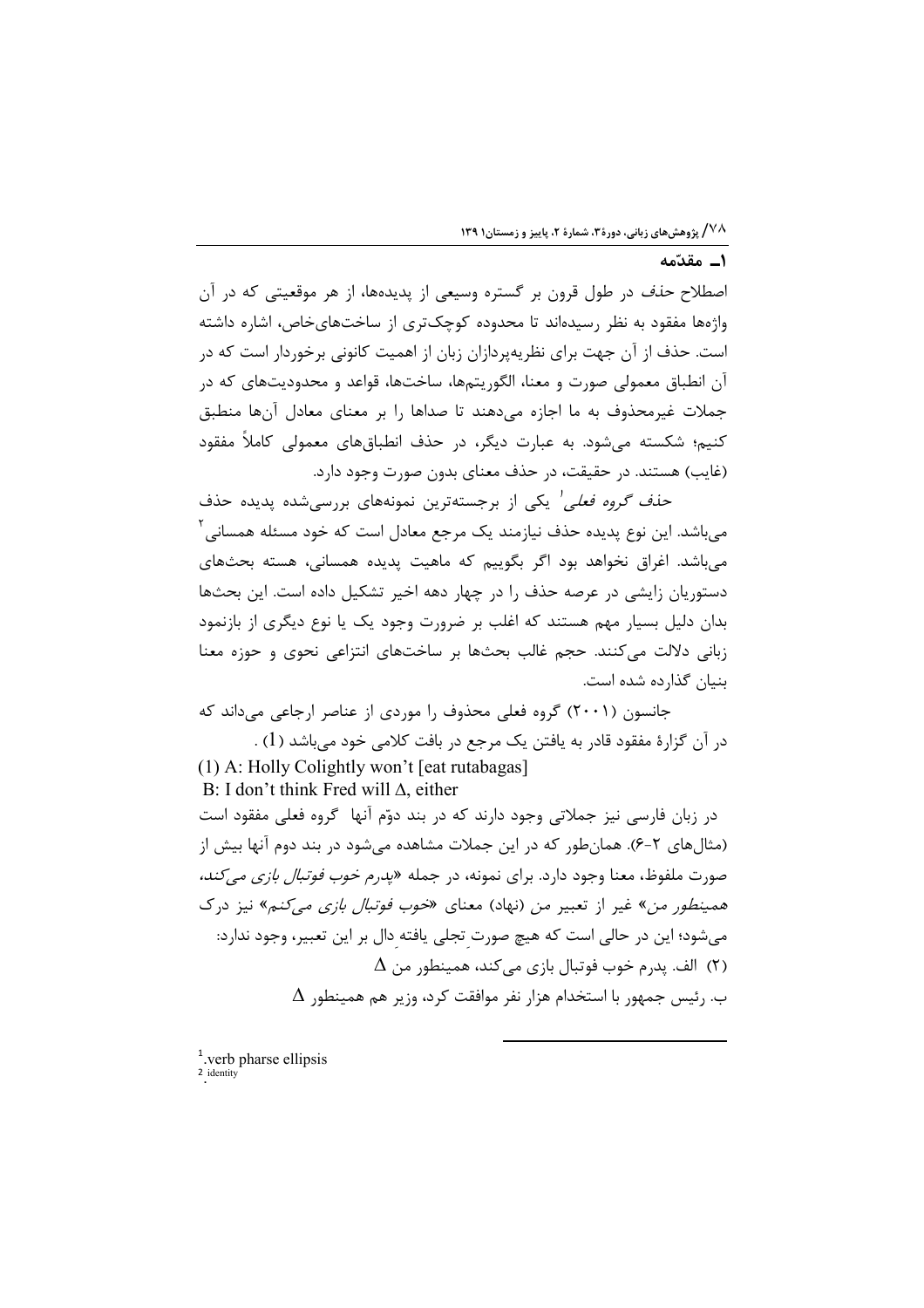$\Delta$  الف. هم دانيال خوب درس مي خواند هم مازيار  $\Delta$ ب. با این طرح جدید، هم نظم مدرسه بسیار بهتر شده و هم پیشرفت تحصیلی  $\Delta$  دانش آموزان  $\Delta$ (۴) الف. ييمان با عجله شيشه ,ا شست، (اما) كامران نه  $\Delta$ ب. خدایی که او می جوید خدایی یگانه است … نه حلول در او می *گ*نجد و نه اتحاد  $\Delta$  $(1f \cdot .1fff' \cup i(j_1))$ (۵) الف. مینا از همان ابتدا میخواست با رامین ازدواج کند اما رامین نمیخواست $\Delta$  $\Delta$  ب. ساسان می تونه در این مسابقه شرکت بکنه ولی رامین نمی تونه  $\Delta$  $\Delta$  ج. زرتشت امکان داره که یک پیامبر الهی بوده باشد اما بودا امکان نداره  $\Delta$  ) الف. ڇه کسي تمرينها رو حل کرد؟ سارا $\Delta$  $\Delta$ ب. کی امروز غایبه؟ محمد رضا

این پژوهش تلاشی میباشد در جهت تبیین ساخت جملههایی که در آنها آنچه جانسون (۲۰۰۱) *گزاره* نامیده است مفقود است. جهت نیل به این مهم، این مقاله بر آن است تا به این سؤالات پاسخ دهد: آیا زبان فارسی حاوی گروه فعلی محذوف میباشد؟ و اگر اینچنین باشد سؤال اساسیتر که هم جنبه نظری و هم توصیفی دارد این است که آیا ساختار نحوی غیرملفوظ در جایگاه حذف وجود دارد؟ در این مقاله بطور مشخص نشان داده می شود که در بندهای دارای جایگاه حذف، ساخت نحوی معادل گروه فعلی متداول وجود دارد. تفاوت عمده گروه فعلی محذوف با جفت غیر محذوف آن این خواهد بود که در بخش آوایی زبان بازنمون آوایی بر گروه فعلی محذوف مترتب نخواهد بود. بنابراین، همسو با رویکرد ساختاری، استدلال خواهد شد که اگر چه در جایگاه حذف، گروه فعلی نمود آوایی ندارد اما تأثیرات نحوی/دستوری آن بر فرایندهای نحوی مستقل از جمله حذف حاوی مرجع`، مرجع مفقود،` قیدهای گروه فعلي، حالت و افعال حرف اضافهاي مشهود است.

ساختار مقاله حاضر به این شرح است که در بخش ۲ مروری بر پیشینه تحقیق د, حوزه حذف مطرح خواهد شد. در این بخش دو رویکرد ساختاری و غیرساختاری به

1 Antecedent Contained Ellipsis

2 missing antecedent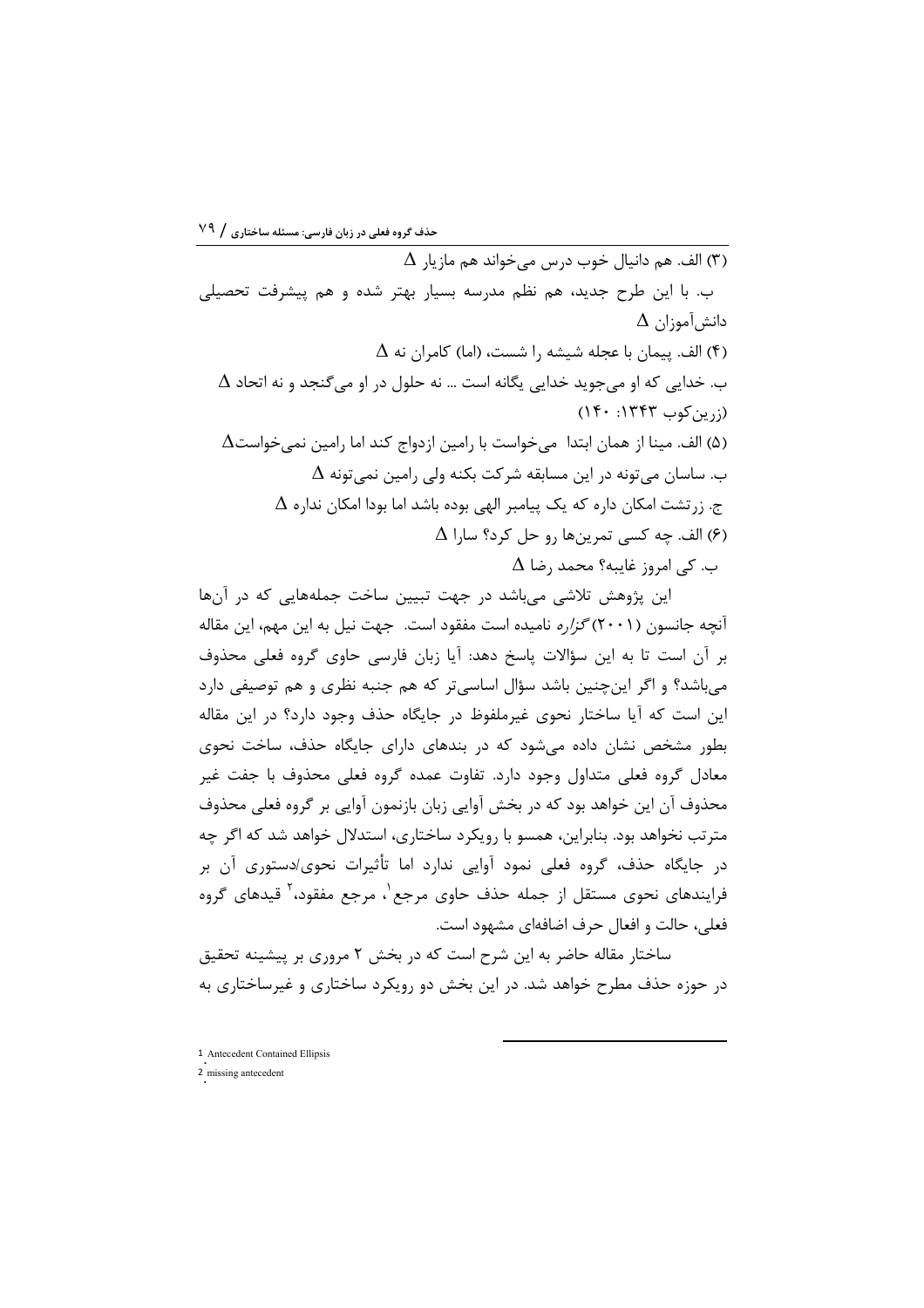حذف معرفی خواهند گردید. همچنین به آثار عمدتاً توصیفی پژوهشگران ایرانی پرداخته و نقدی از آنها بدست داده خواهد شد. در بخش ۳ به تحلیل ساختهای دارای گروه فعلی محذوف در زبان فارسی میپردازیم. در زیر بخشهای این قسمت به ارائه تحلیل دستهای از فرایندهای نحوی می پردازیم که صحت رویکرد ساختاری به حذف را بر میتابند. بخش ۴ به بیان نتایج اختصاص دارد.

# ٢- يىشىنە تحقىق

در عرصه زبانشناسی زایشی، بررسیها و تحلیلهای ساخت محذوف حول دو سؤال عمده بنا نهاده شدهاند: (الف) در ساختهای حذفی، آیا ساخت نحوی غیرملفوظ وجود دارد؟ مرچنت (۲۰۰۹) این سؤال را *سؤال ساختاری*` نام گزارده و اذعان داشته که پاسخ (الف) تلویحات عمیقی را برای نظریه دستوری در بر دارد. درصورت مثبت بودن پاسخ، نظریههای دستوری بایستی هسته و گروههای غیرملفوظ (با نمود آوایی تهی) را مجاز بدانند (و تولید کنند)؛ اگر پاسخ به سؤال منفی باشد این امکان قوت می گیرد که نحو صرفاً بر عناصر دارای تجلی آوایی عمل میکند و بنابراین نحو چیبچیگ<sup>۲</sup> (WYSIWYG) قلمداد می شود؛ یعنی جایگاه حذف در هیچ سطحی از اشتقاق، حاوی ساخت نیست و تعبیر جایگاه حذف توسط فرآیندهای معنایی بسیار انتزاعی حاصل مے شود.

مسئله دوّم حول این پرسش است که (ب) رابطه بین عناصر درک شده در حذف با مرجع آن چیست؟ مرچنت (همانجا) پرسش(ب) را *سؤال همانندی <sup>۲</sup>* نامیده است. به دیگر سخن، آیا عنصر حذفشده (XPE) بایستی همانند یک گروه مرجع (YP<sub>A)</sub> باشد؟ مسئله دیگری که به اندازه (الف و ب) مطرح و بحث نشده است، *سؤال تجویز* ٔ است. در این خصوص پرسش این است که چه هستهها، جایگاهها یا ساختهایی حذف را جایز میشمارند؟ و شرایط موضعی بر رابطه بین این ساختها و جایگاه حذفی

 $1$ .structural question

<sup>&</sup>lt;sup>2</sup>. What You Say Is What You Get

<sup>«</sup>چیزی که میبینی چیزیست که میگیری» اصطلاح فارسی آن در علوم رایانهای کاربرد دارد.

 $3$  identity question

<sup>&</sup>lt;sup>4</sup>.licensing question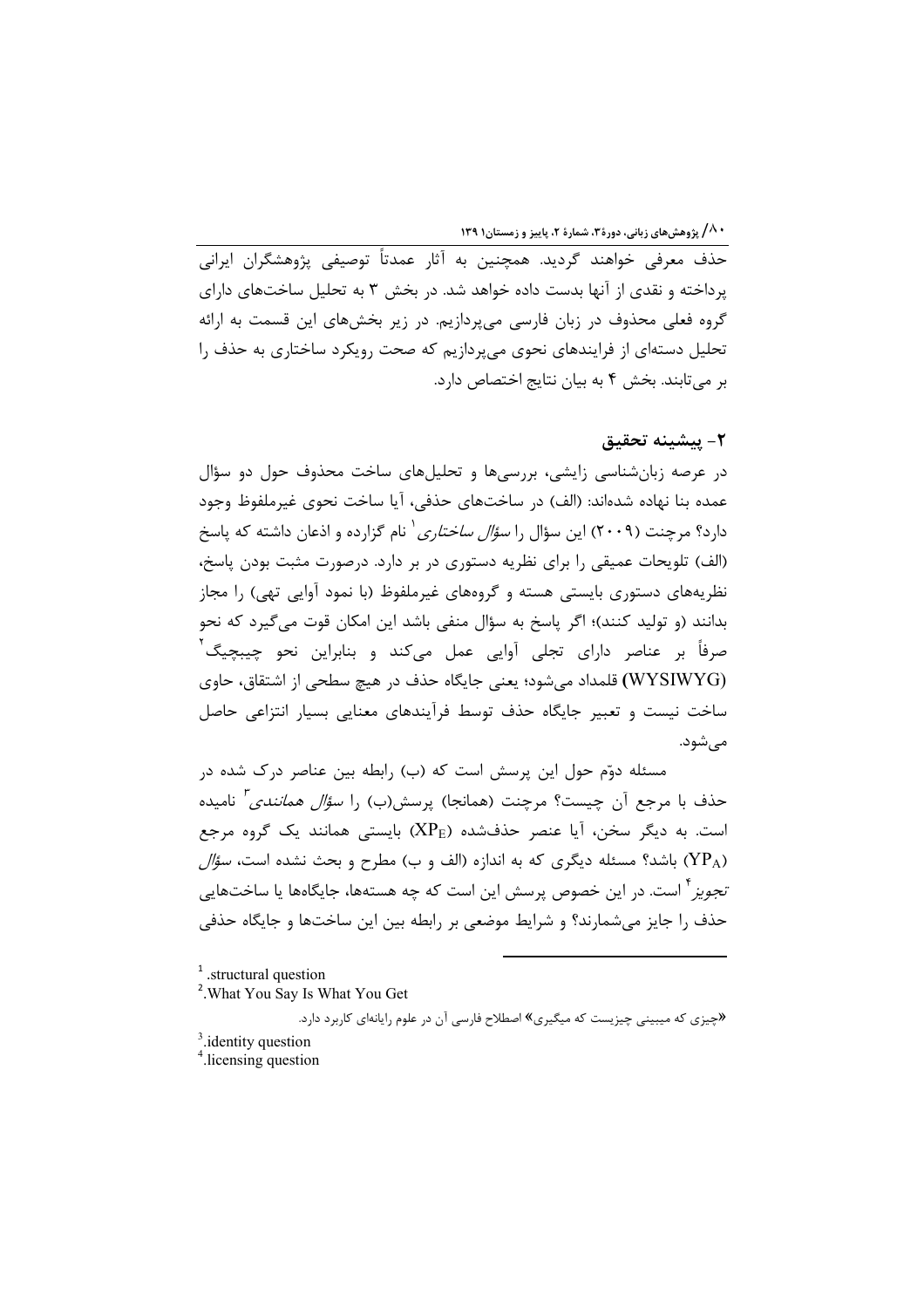چیست؟ مسئله تجویز توسط زاگونا (۱۹۸۲)، لُبک (۱۹۹۵)، جانسون (۲۰۰۱) و مرچنت (۲۰۰۱) مطرح و به آن پرداخته شده است.

به خاطر ملاحظات روش شناختی، در این مقاله تحلیل حذف گروه فعلی را صرفاً با توجه به مسئله ساختاری پیگیری می کنیم و از پرداختن به مسئله همانندی و تجويز اجتناب مے *ک*نيم. <sup>י</sup>

در حالت کلی، دو رویکرد عمده به معماهای مطرح شده در ساختهای حذفی وجود دارد: رویکرد ساختاری و رویکرد غیرساختاری. دیدگاه غیرساختاری با تکمیل و تقویت نظریهٔ معنایی و همچنین با خلق یا بهرهگیری از ابزارهایی که معنا را در غیاب ساخت نحوی تولید می کنند، به سؤالات پاسخ می دهد در حالی که دیدگاه ساختاری بار را بر دوش نحو می گذارد و با فرض ساختی که تلفظ نمی شود خود را از رویکرد رقیب متمایز میسازد.

## **2-۱ رویکرد ساختاری**

در رویکر ساختاری به حذف، در جایگاه حذف ساخت نحوی وجود دارد و همه ویژگیها و تأثیرات دستوری مورد انتظار از یک ساختار نحوی ملحوظ است اما این ساختار در بخش آوايي زبان بازنمون آوايي ندارد. در ديدگاه ساختاري دو رويكرد اصلي را مي توان از هم باز شناخت. رویکرد *حذف* که اساساً نحوی معمولی (نحو معادل غیرمحذوف یا متداول) را فرض قرار میدهد. رویکرد حذف از صورتبندی کلاسیک گشتار حذف آغاز میشود (راس ۱۹۶۹؛ هنکمر و ساگ ۱۹۷۶) و تا طرحهای پیشنهادی اخیر مانند طرح مختصه *حذف* (مرچنت ۲۰۰۱؛ توسروندانی ۲۰۰۸؛ جانسون ۲۰۰۸؛ کورور و کوپن ۲۰۰۹) همچنان ادامه دارد. رویکرد دوّم *مرجعدار تهی <sup>۲</sup>* است که یک عنصر واژگانی تھی را در مرحلهای از اشتقاق ــ غیر از مرحله تلفظ (نمودآوایی)ــ یعنی در صورت منطقی (LF) در جایگاه حذف فرض میکند (مرچنت ۲۰۰۹). در رویکرد مرجعدار تهی

<sup>2</sup>. null anaphora

<sup>.&</sup>lt;br>`.محدود کردن پژوهش حاضر به بررسی جنبه ساختاری حذف گروه فعلی تنها به خاطر دغدغههای روش-شناختی می باشد و هیچگونه تلویحی مبنی بر اهمیت کمتر دو مسئله دیگر (همانندی و تجویز) مدنظر نمی باشد. امید است که در آینده نزدیک بتوانیم به بررسی ساخت حذف گروه فعلی با تأکید بر دو مسئله همانندی و تجویز نيز بپردازيم.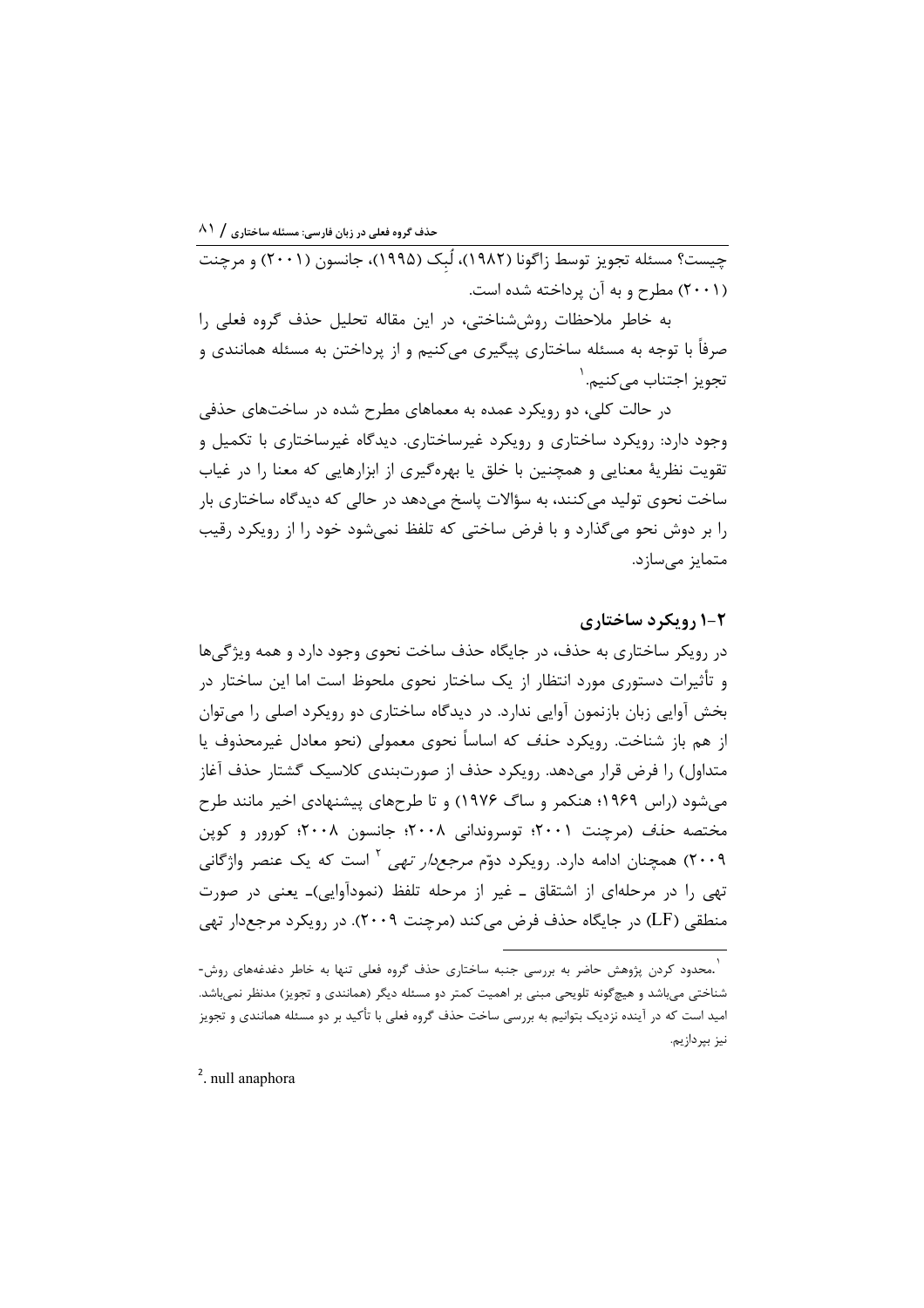یک مقولهای تهی در ساختار درج میشود که همچون یک مرجعدار تهی عمل میکند و بايستې در صورت منطقې با ساختار کامل جايگزين شود (چونگ و ديگران ۱۹۹۵).

۲-۲- رویکرد غیرساختاری رویکرد غیرساختاری به حذف در آثار گینزبورگ و ساگ (۲۰۰۰)، کالیکاور و جکندوف (۲۰۰۵) و کالیکاور (۲۰۰۹) متجلی میباشد. این زبانشناسان پیشنهاد میکنند که برای نمونه، در حذف انسدادی ٔ (حذف بند بعد از پرسشواژه)، هیچگونه عنصر نحوی معادل با نحو بند معمول خاستگاه پرسشواژه وجود ندارد؛ بلکه پرسشواژه تنها گره دختر منشعب از گره جمله (S) (که متمم know است) میباشد(۷).

(7) John can play something, but I don't know  $\lceil s \text{ what } \rceil$ گره S در این تبیین از یک سازو و کار مختصهای برخوردار است که برای توجیه و تبیین تعبیر مشاهده شده، طراحی شده است. در این رویکرد گره S با تجویز غیرمستقیم همراه شده و پرسشواژه یک گره تنها میباشد. معنای این گره با یک متغیر آزاد ساخته می شود که ارزش آن از طریق بافت به وسیله تجویز غیرمستقیم ساخته می شود. به بیانی سادهتر، در رویکرد غیر ساختاری، در جایگاه حذف نحو متداول مفروض نيست و صرفاً آنچه در روساخت قابل مشاهده است توسط نحو توليد مي شود.

 $(8)$  تَجْوِيزَ غَيْرَمُسْتَقِيمَ  $\lceil_{\rm S} \text{ what} \rceil$  : نمود نحوي نمود معنايي: Q [F (what)] کالیکاور (۲۰۰۹: ۴۴۸) این چنین اظهار می دارد که «*ویژگی های نحوی پارهجمله*[گره S ] بايد شرايط نحويي كه از طريق مرجع بر آن تحميل گرديده را به اجرا بگذارد؛ البته این بدان معنا نیست که پارهگفتار بخشبی از یک ساخت نحوی بزرگتر است؛ اما به گونه/ی رفتار می کند که گویی [جملهای کامل] می باشد؛[و] به گونه/ی تعبیر می شود که گوپی جایگاه خاصی را در جایگاه نحوی اشغال می کند، اگرچه این طور نیست».

 $<sup>1</sup>$ . sluicing</sup>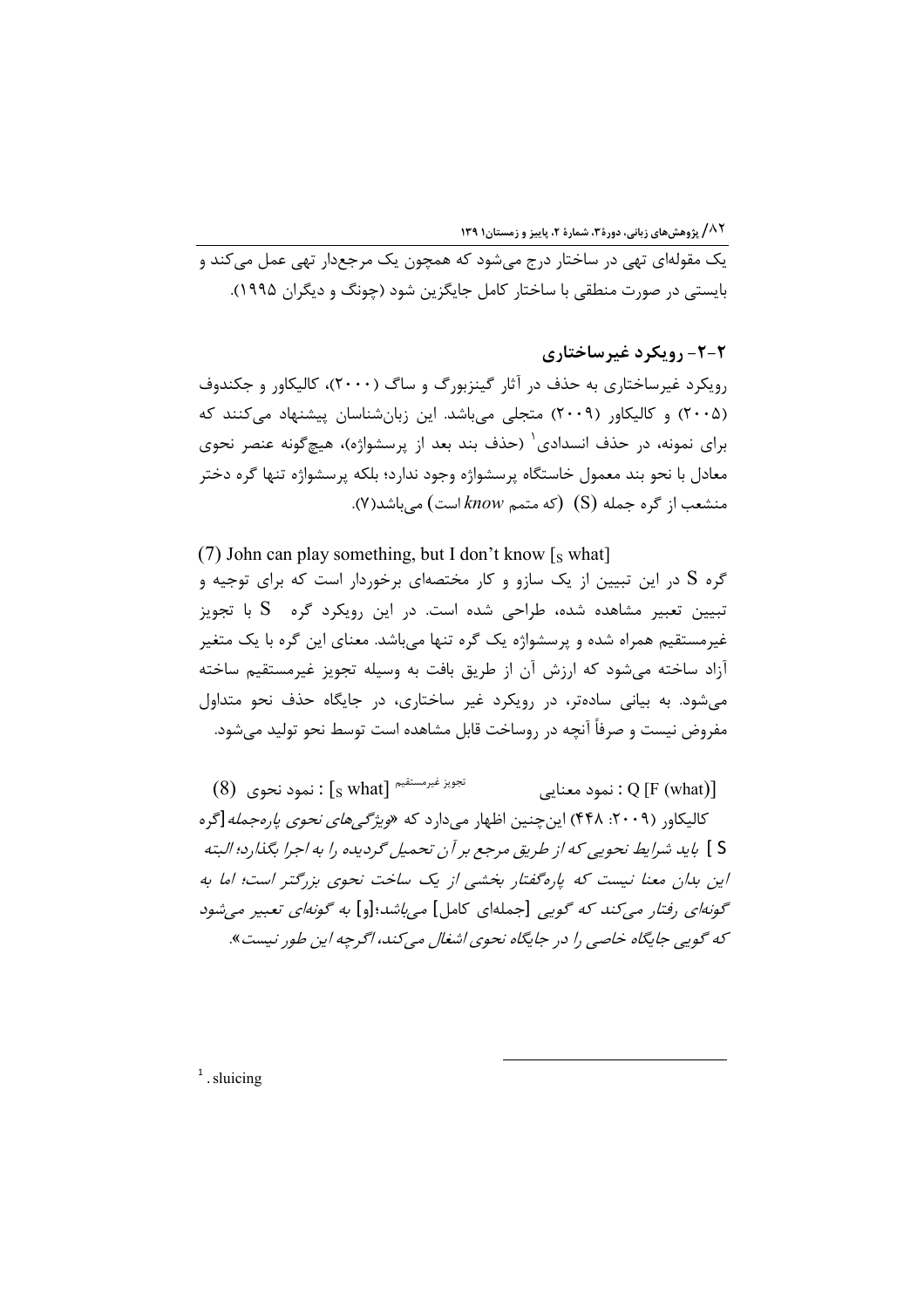-<br>۲-۳- رویکردهای پیشین به پدیده حذف در زبان فارسی در ارتباط با پدیده حذف به طور عام و حذف گروه فعلی به طور اخص در زبان فارسی در چهارچوب زبانشناسی معاصر آثار عمدهای موجود نمیباشد و تنها دستوریان سنت\$را در ارتباط با حذف نظرات خود را گاه به صورت اجمالی وگاه به صورت تفصیلی بیان داشتهاند. بدیهی است در اکثر این تحقیقات ساختارهای روساختی مطمح نظر بوده و کمتر به کم وکیف حذف در چهارچوب نظریهای خاص عنایت بوده است (میرعمادی ۱۳۷۷). ویژگی آثار سنتگرایان در حوزه حذف به طورکلی عبارتند از: الف) توجّه به مقوله حذف به طورکلی و عدم ذکر علل نحوی و تعیین عنصر محذوف (وحیدیان ۱۳۴۳، خیامپور ۱۳۴۴)؛ ب) ملاک «درستی» و «نادرستی» جملات مشخص نیست، نظم و نثر به هم آمیخته شده است (دائیجواد ۱۳۴۳)؛ پ) توصیف همزمانی را با مثالهای درزمانی توجیه نموده که این امر در زبانشناسی نوین مقبول نیست (مشکور ۱۳۴۶)؛ ج) نقش گفتمانی و تأثیر آن را در حذف متذکرشده اما همانند پیشینیان دلیل نحوی بر وجود *حذف به قرینه* نیاورده و چیزی بر آن نیفزوده است. همچنین توجّه ویژهٔ به اشعار متقدمان و ملاک قراردادن آن ملحوظ است (فرشیدورد ۱۳۸۲،۱۳۴۸) و د) مثالهای پراکنده را مطمح نظر داشته و به دنبال کشف قاعده فراگیر نبوده، درجهرسایی وكثرت استعمال را دليل حذف مى داند و حذف را عاملي براي فصاحت مى داند (شريعت ۱۳۵۰). خانلری (۱۳۵۱) نقش متن یا بافتزبانی را در تحقق حذف مؤثر می داند.

به طورکلی، نگاهی پیشرفته بر تاریخچه بررسیهای حذف زبان فارسی سه دستهبندي حاصل مي كند: الف) حذف به قرينه لفظي ب) حذف به قرينه معنوي ج) حذف به قرينه كلامي (گيوي و انوري ۱۳۶۴، ۱۳۸۹؛ فلسفي ۱۳۸۴)؛ اما هيچ كدام علل نحوی، بافت تجویزکننده و یک نظریهٔ منسجم از حذف را ارائه نکردهاند. تنها میرعمادی (۱۳۷۷: ۳۷ـ ۸۵) در چهارچوب نظریههای جدید زبانشناسی به توصیف این پدیده همت گماشته و تلاش داشته تا یک جمعبندی نسبت به حذف به قرینه در زبان فارسی برسد که البته تحلیل وی نیز با چالشهایی روبهرو است؛ اول اینکه وی هیچ یک از سؤالات ذکرشده در بندهای پیشین را مطرح نساخته و به طبع پاسخی نیز برای آنها حاصل نكرده است، دوّم اينكه اصل (محدوديت) پيشنهادي وي مبني بر اينكه «حذف به قرینه گروههای فعلی بیشینه در جملات همپایه چه به صورت پسینی و چه به صورت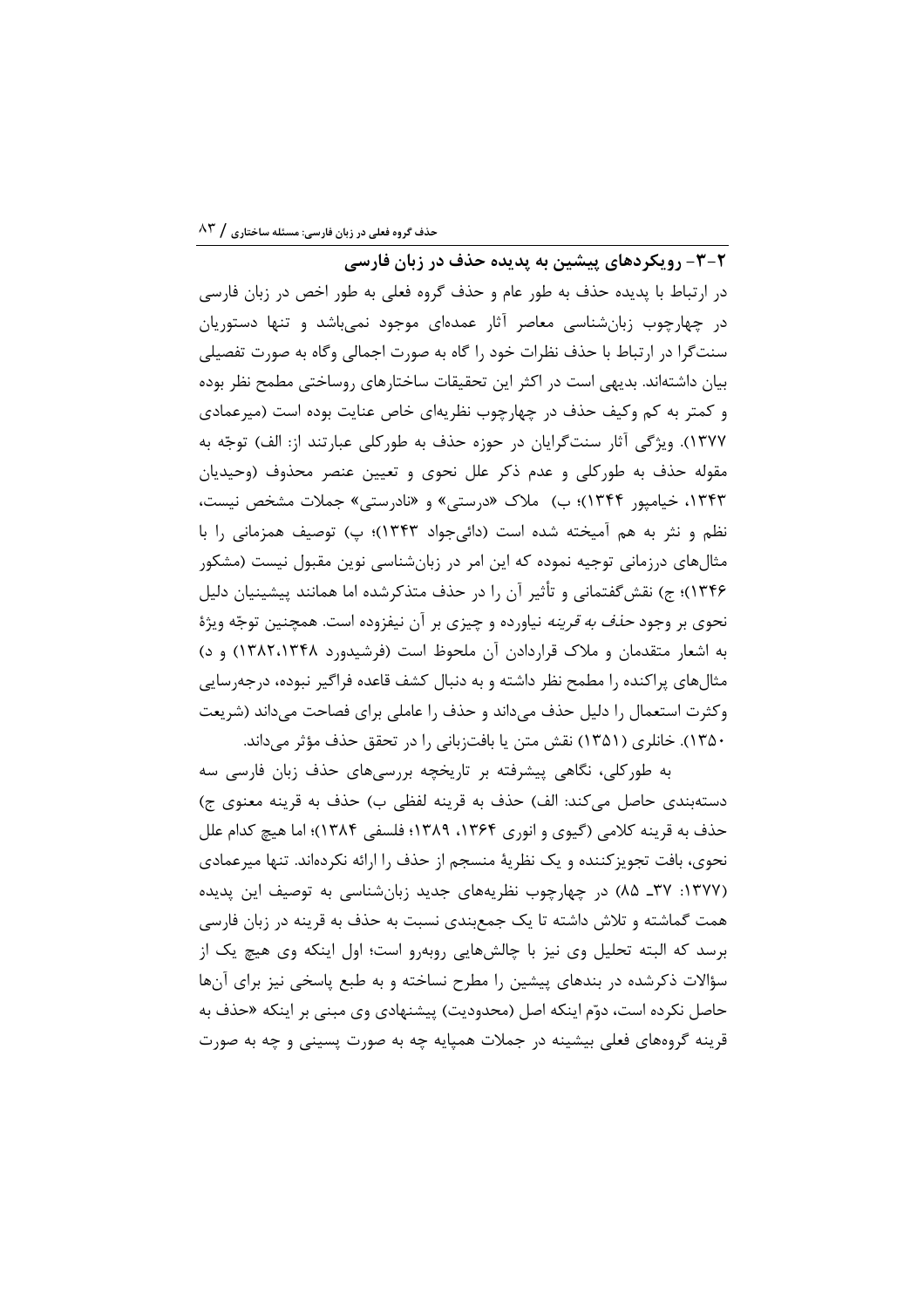پیشینی میسر نیست» (همانجا) نقضپذیر و از درجه اعتبار ساقط است. در مثالهای (۲-۴) گروه فعلی بیشینه در جملات همیایه حذف شده است.

این نوشتار، در چهارچوب برنامهکمینهگرایی به تبیین گروه فعلیمحذوف می پردازد. ضمن برشمردن نقایص دیدگاه غیرساختاری، از دیدگاه ساختاری و مشخصاً رویکرد *حذف ج*هت توجیه و تبیین دادههای مورد نظر در زبان فارسی استفاده و نشان داده می شود که گروه فعلی محذوف دارای ساخت نحوی متداول است و در بخش منطقی تعبیر کامل را حاصل میکند. براین اساس گروه فعلی محذوف تنها در بخش صورت آوایی (PF) ارزش آوائی خود را از دست میدهد و به لحاظ آوایی تهی تولید مے شود.

۳ـ تحلیل حذف گروه فعلی در زبان فارسی در این پژوهش به دنبال تبیین جملههایی هستیم که در آنها گزاره و یا به عبارتی سنتي تر گروه فعلي محذوف/ مفقود است`. همانگونه که ذکر آن رفت یکی از سؤالات مهم در ارتباط با پدیده حذف در زبانشناسی نوین سؤال ساختاری است (جانسون ۲۰۰۱؛ مرچنت ۲۰۰۹؛ لزنیک ۲۰۰۶). در ساختهای حذفی، آیا *ساخت نحوی غیرملفوظ* وجود دارد؟ به دیگر بیان، آیا تعبیر گروه فعلی محذوف با دستیابی به یک گروه فعلی ملفوظ و بهرهگیری از تعبیر آن در مرجع تدارک دیده می شود یا اینکه بر اساس ساختار مفهومی مرجع تعیین میشود؟ اگرچه این مقاله به توصیف و تبیین دادههای زبان فارسی میپردازد اما جهت سهولت در صورتبندی استدلالها و ارجاع به پیشینه تحقیق به همراه زبان فارسی به ارائه شواهدی از زبان انگلیسی نیز پرداخته می-شود.

<sup>`.</sup> قابل ذکر است که باطنی (۱۳۴۸) در چهارچوب نظریه مقوله و میزان تنها فعل و افعال *ک*مکی (معین) همراه با فعل را گروه فعلی دانسته که این نوع گروهبندی مد نظر پژوهش حاضر نیست. مفهوم گروه فعلی در این مقاله ناظر بر آن تعریفی است که بر اساس آن فعل و متممهای درونی فعل را شامل میشود.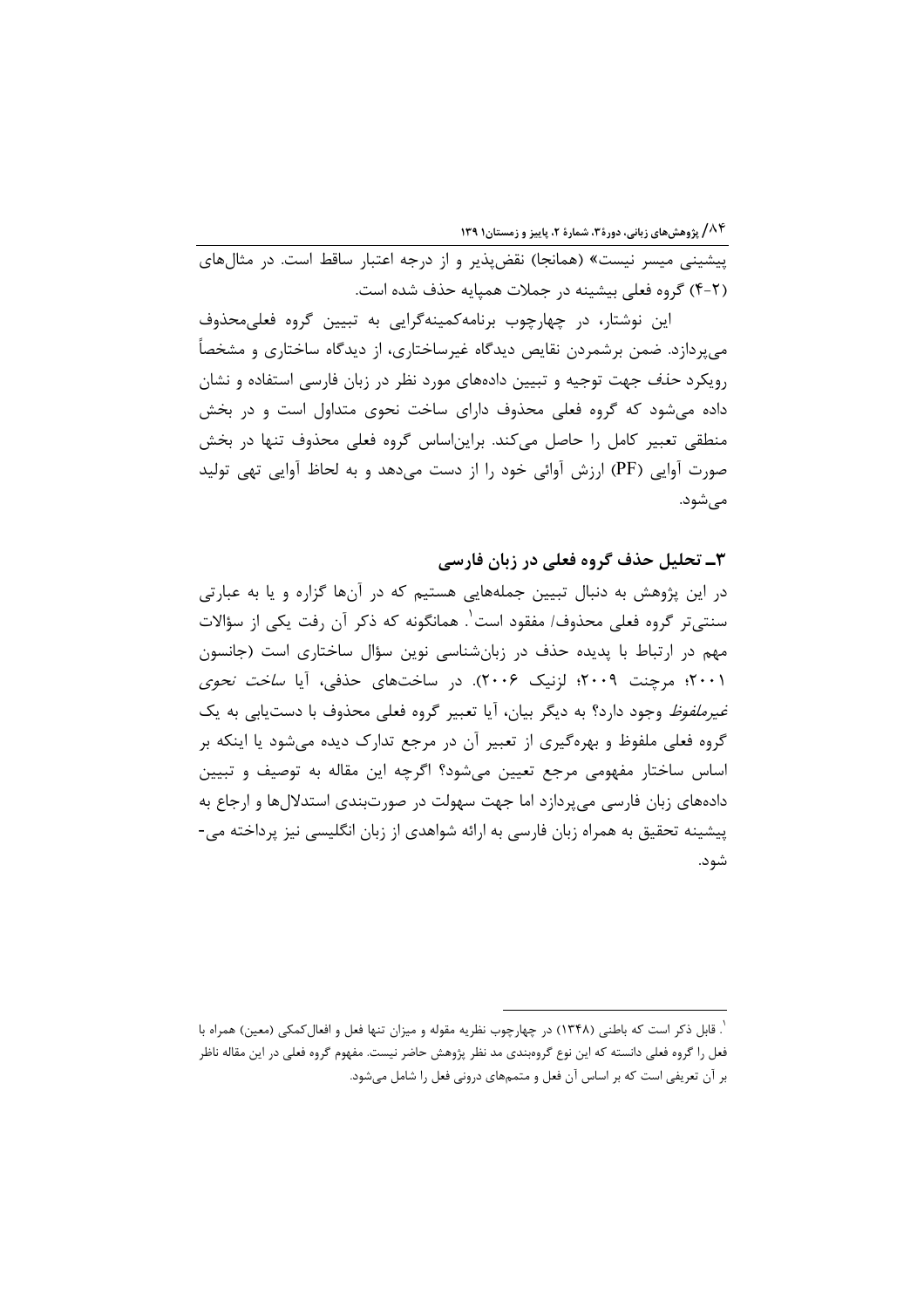2-1- حذف حاوي مرجع لپین (۱۹۹۶) استدلال ح*ذف گروه فعلی حاوی مرجع* را برای اثبات مدعای وجود ساخت در جایگاه حذفی ارائه می دهد. وی بر اساس نظر هایک (۱۹۸۷) اینگونه بیان میدارد که ساختهای حذف گروه فعلی حاوی مرجع تحت تأثیر محدودیتهایی مانند شرط همجواری می باشند. مقایسه دادههای حاوی حذف (۱۵) با ساختهای متقابل غيرمحذوف (١۴) بيانگر آن است:

(14) a. John read everything which Mary believes that he read  $t_1$  $b.*$  John read everything which  $\Delta$  Mary believes the report that he  $readt_1$ 

 $c.*$  John read everything which Mary wonders why he read  $t_1$ (15) a. John read everything which Mary believes that he did  $\Delta$ 

b.\* John read everything which Mary believes the claim that he  $did\Lambda$ 

c.\* John read everything which Mary wonders why he did  $\Delta$ 

در مثال های (۱۴)، ضمیر موصولی از جایگاه اصلی خود که متمم فعل درونهترین بند مے باشد حرکت و به جایگاه نهایی مشخص گر بند درونه موصولی بالاتر حرکت می کند. در (۱۴a) این حرکت غیرموضوعی(A) ناقض شرط همجواری نیست؛ اما چناچه مشاهده می شود در مثال های (۴b-c) این حرکت به ترتیب از جزیره گروه اسمی مرکب<sup>۱</sup> و جزیره پرسشواژه<sup>۲</sup> عبور کرده و نتیجه جملات غیر دستوری است (راس ١٩۶٧). نكته قابل تأمل اين است كه در اين جملات، درونهترين بند كه از درون آن ضمیر موصولی حرکت کرده دارای گروه فعلی متداول است و ضمیر موصولی قبل از حركت در جايگاه متمم فعل read قرار داشته است.

در مثالهای (۱۵)، درونهترین بند که خود متمم بند درونه موصولی است دارای گروه فعلی محذوف است. همانگونه که مشاهده می شود در این جملات حاوی حذف نیز به مانند جملات (۱۴)که دارای حذف نمی باشند شاهد نقض شرط همجواری می باشیم و این بیانگر این واقعیت است که جایگاه نهایی ضمیر موصولی حاصل حرکت

 $1$ .complex NP island  $2$  wh island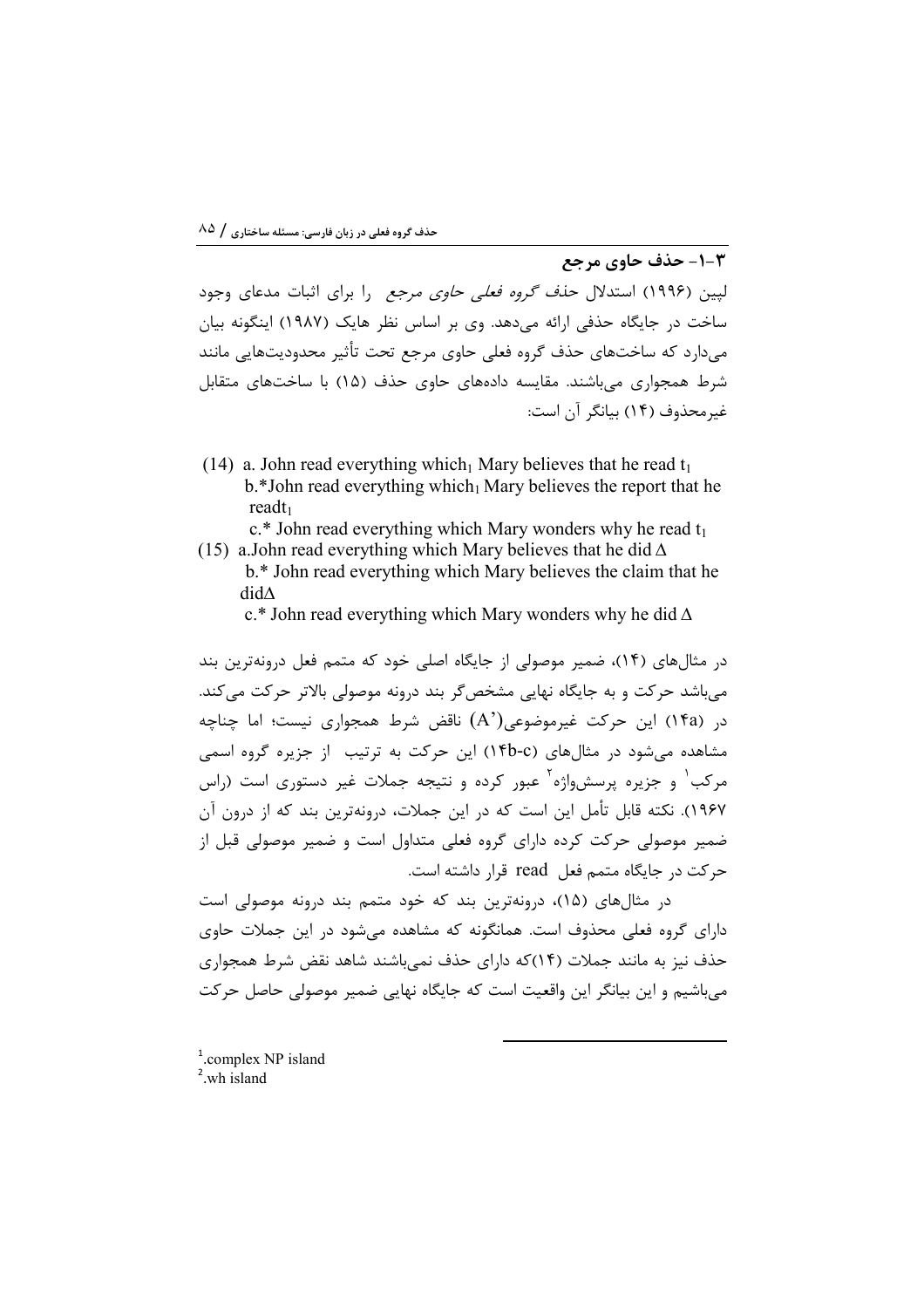از درون درونهترین بند بوده است اگر چه در این بندها گروه فعلی حذف گردیده است. توجه شود که در دیدگاه غیر ساختاری به حذف، بندهای حاوی گروه فعلی محذوف به همان شیوهای تولید می شوند که در روساخت مشاهده می شوند و لذا در این رویکرد قائل به اشتقاق گروه فعلی در جایگاه حذف نمی باشند. بر این اساس در رویکرد غیر ساختاری ضمیر موصولی در جایگاه نهایی خود تولید میشود زیرا اصولاً بر اساس این رویکرد گروه فعلی محذوفی وجود ندارد که ضمیر از درون آن حرکت کرده باشد. بنابراین دیدگاه غیرساختاری نمی تواند نقض محدودیتهای جزیرهای را در دادههایی همچون (۱۵) توجیه کند. شرط همجواری یک محدودیت نحوی بر زنجیرههای غیرموضوعی می باشد و به نظر می رسد که هیچ مبنایی برای اعمال آن بر نمایشهای معنایی نباشد. حال به نمونههای (۱۶) و (۱۷) از فارسی توجه کنید که هر دوی آنها در بند دوم حاوی گزارههای مفقود هستند.

(۱۶) الف. این ادعا رو که برا پدر حسین ماشین خریدهاند شنیدهام اما ادعای خونه رو هر گز / نه ∆

ب. این ادعا که برا پدر حسین ماشین خریدهاند باور کردنیه اما ادعای خونه نه  $\Delta$ (١٧) الف. \* اين ادعا رو كه برا يدر حسين ماشين خريدهاند شنيدهام اما خونه رو هرگز ب. این ادعا که برا پدر حسین ماشین خریدهاند باور کردنیه اما خونه نه جهت تبیین دستوری بودن جمله (۱۶) و غیردستوری بودن (۱۷)، نخست به ارائه نمود زیرساختی جملات (الف) که در (۱۸) آمده می پردازیم: (١٨) p] من p[ vp] بن ادعا ,و كه برا يد, حسين ماشين خريدهاند] شنيدهام ]] اما  $[$ هر کړ والاين ادعا رو که برا پدر حسين خونه خريدهاند] نشنيدهام  $_{\rm VP}$ با در نظر گرفتن (۱۸)، بندهای دوّم در جملات (۱۶) و (۱۷) به ترتیب دارای ساخت (١٩) و (٢٠) هستند. شایان ذکر است که قیود پایین<sup>(</sup> مانند *هرگز* تنها گروه فعلی را توصيف مي كنند؛ در مقابل، قيود بالا<sup>۲</sup> گره جمله را توصيف مي *ك*نند و لذا از آنها جهت شناسایی اقمار جمله استفاده می شود (برای توضیحات بیشتر به بخش ۳-۳ رجوع شود).

<sup>&</sup>lt;sup>1</sup>.lower adverbs <sup>2</sup>.higher adverbs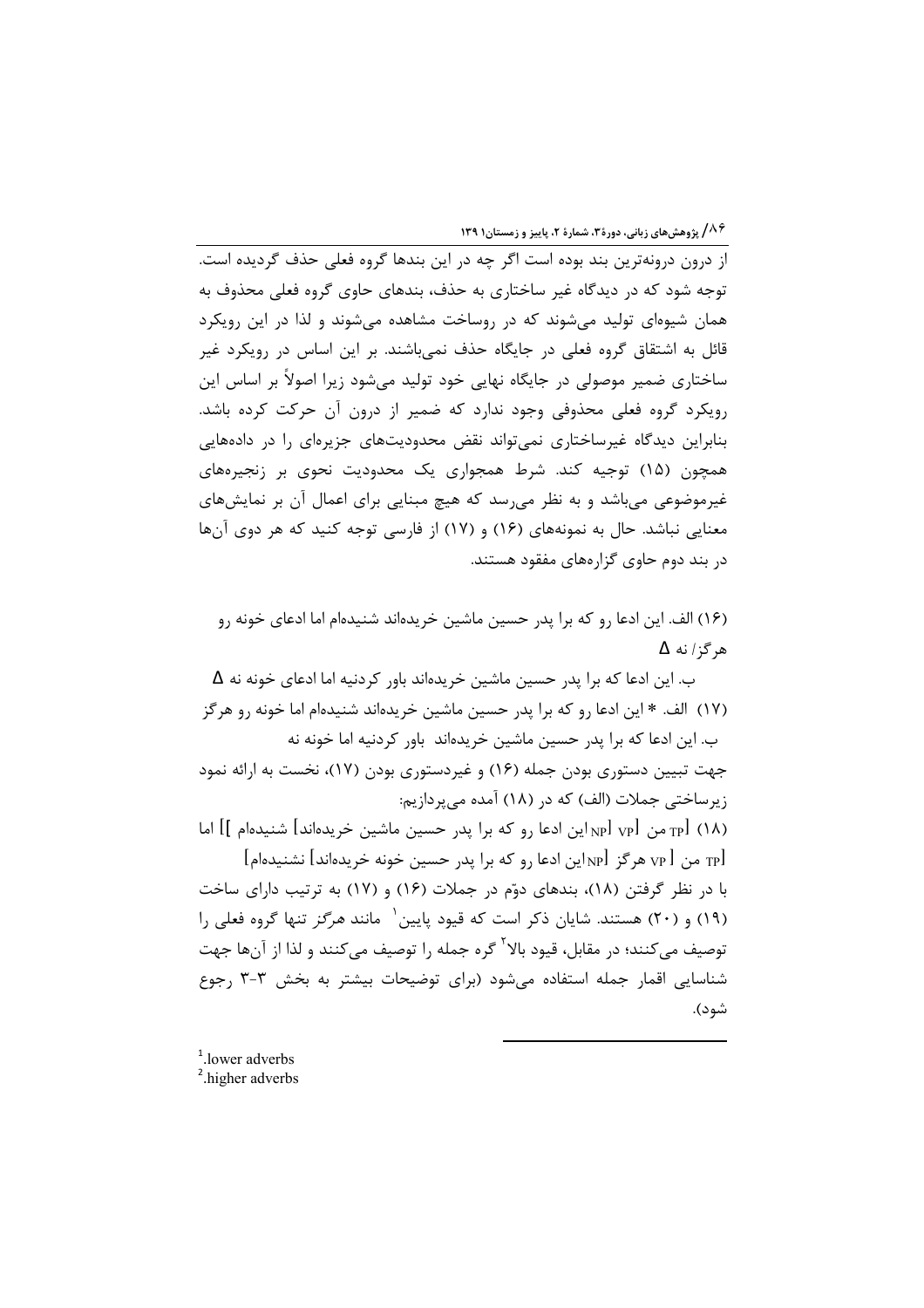$\Delta$  (١٩) اما [<sub>TopP</sub>ادعای خونه <sub>د</sub>و [pro <sub>TP</sub>] هرگز  $\Delta$  $\Delta$  ۱۶ ما  $_{\rm Top}$  خونه  $_{\rm Top}$  pro  $_{\rm Top}$  هر گز $_{\rm top}$ میرعمادی (۱۳۷۶ :۱۹۷) معتقد است که همین محدودیت بر نحو زبان فارسی نیز حاکم است و بیان کرده که هرگاه سازمای به صورت *آگروه اسمی … [ جمله درونه …]* ....../ داشته باشیم، بیرون کشیدن یک عنصر زبانی از درون جمله درونه و عبوردادن آن از این محدودههای مشخصشده، میسر نیست (همانجا). در (۲۰) گروه اسمی [*خونه*] از درون جمله درونه حرکت کرده و یا به اصطلاح جدیدتر از بیش از دو گروه تحدیدکننده و عبورکرده و منجر به غیردستوری شدن جمله گردیده است؛ در (۱۹) گروه اسمی به همراه هسته گروه اسمی مرکب حرکت کرده و جمله دستوری است. بنابراین، دادههای فارسی نیز بهخوبی نشان میدهند که در بندهایی که حاوی حذف گروه فعلی هستند شرایط موضعی قابل نقض هستند و این نشان دهنده وجود ساخت نحوي در جايگاه غيرملفوظ (محذوف) است.

نکته متفاوت اما مرتبطی که در این خصوص بنظر می رسد مربوط به تجویز ضمیر مستتر غیر تأکیدی می،باشد. همانطورکه زبانشناسان توصیف نمودهاند با در نظر گرفتن جملات زبان فارسی درخواهیم یافت که مطابقه عنصر صرفی با نهاد (فاعل) اجباری است و این خود سبب گردیده که فارسی یک زبان ضمیرانداز تلقی شود. به عبارت دیگر، حضور مطابقه در عنصر صرفی که در سطح آوایی (PF) بر روی فعل می نشیند باعث می گردد که فاعل آشکار در جمله ظاهر نشود مانند (۲۱)؛ لذا می توان گفت که فاعلهای تهی دارای بازنمون تهی هستند یعنی مختصههای آوایی خود را حذف مے نماید (ردفورد، ۲۰۰۹). (۲۱) prol این ادعا رو که برا پدر حسین ماشین خریدهاند، شنیدهام ] امّا prol هرگز این ادعا . و که براش خونه خریدهاند نشنیدهام]

در صورت فرض عدم وجود ساختار در جايگاه حذف گروه فعلي چگونه مي توان ظاهر نشدن ضمیر (حضور pro) را در (۱۶) تبیین نمود؟ تنها عنصری که در جایگاه فاعل بند

 $1.$ bounding node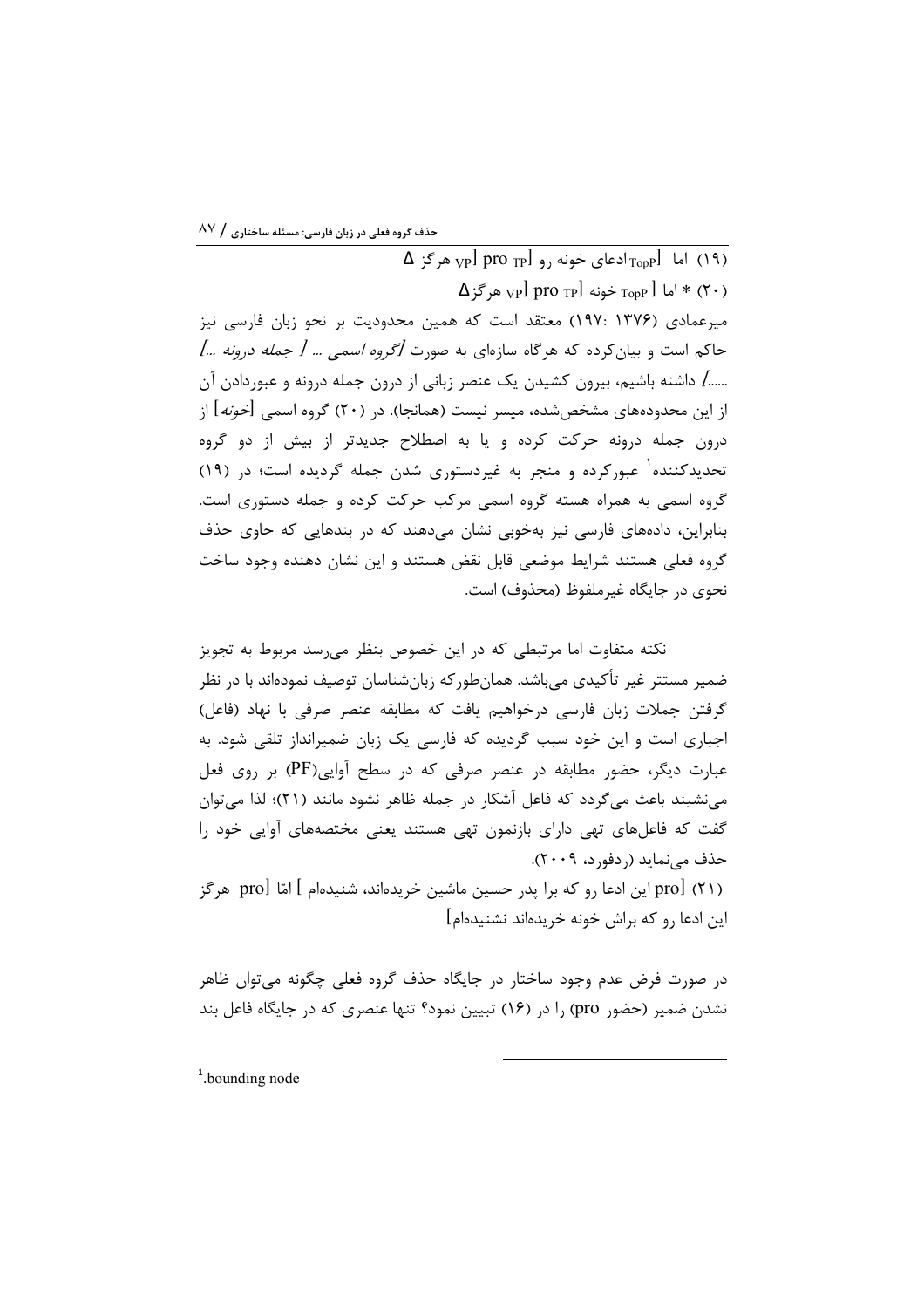دوم تعبیر میشود عنصریست که دارای ویژگی اول شخص و شمار مفرد است، یعنی «من».بنابراین تنها، با فرض وجود ساخت می توان عدم ظهور ضمیر را تبیین نمود. از طرف دیگر، چون در دستور زایشی عنصر صرفی در جایگاه هسته نقشی زمان/تصریف تولید می شود ولی با حذف گروه فعلی یوستهای (VP) آن نیز در تجلی آوایی حذف می شود، خود بیانگر آن است که ارزش آوایی گروه فعلی در سطح آوایی (PF) تهی می گر دد.

**2-3- مرجع مفقود**` گریندر و یستال (۱۹۷۱) و هنکمر و ساگ (۱۹۷۶) بر اساس جملههایی مانند(۲۲) استدلال نمودهاند که گروه فعلی ارجاعی بایستی مشمول یک قاعده حذف نحوی شده باشد تا ساخت میانی مانند (۲۵ ۲۲) ,ا به ,وساخت (۲۵ ۲۲)ییوند دهد.

 $(22)$  a. I'v never ridden a camel, but Ivan's ridden a camel<sub>1</sub>, and he says it<sub>1</sub> stank horribly.

b. I've never ridden a camel, but Ivan has  $\Delta$ , and he says it t stank horribly.

جوهره استدلال آنها این است که بندهای سمت راست جملات مذکور شامل ضمیری است که باید مرجع اختیار کند، اما روساخت جملاتی مانند (۲۲ b) هیچ گروه اسمی مرجعی را برای ضمیر در بر ندارد. توجه داشته باشید که گروه اسمی a camel در بند سمت چپ نمی تواند مرجع یک ضمیر معرفه باشد.

 $(23)$  \* I 've never ridden a camel, and it stank horribly بر اساس این مشاهدات در خصوص مرجع مفقود، گریندر و پستال (۱۹۷۱) استدلال مي كنند هرگونه نظريه معنايي نسبت به گروه فعلي ارجاعي كه قائل به وجود ساخت نحوی غیرملفوظ در جایگاه حذف نیست باید کنار گذاشته شود. بنابراین بر اساس این استدلال، تعبیر معنایی ضمیر تنها هنگامی ممکن است که در بند میانی (حاوی حذف) ساخت نحوی داشته باشیم و لو غیر ملفوظ. در زبان فارسی هم ما با چنین پدیدهای روبرو هستیم، توضیحات پارگراف پیشین در مورد دادههای (۲۴) نیز صادق است. برای نمونه در (۲۴ ب) همان طور که مشاهده می شود ضمیر «ش» در بند آخر جمله، بایست

 $<sup>1</sup>$ . Missing antecedent</sup>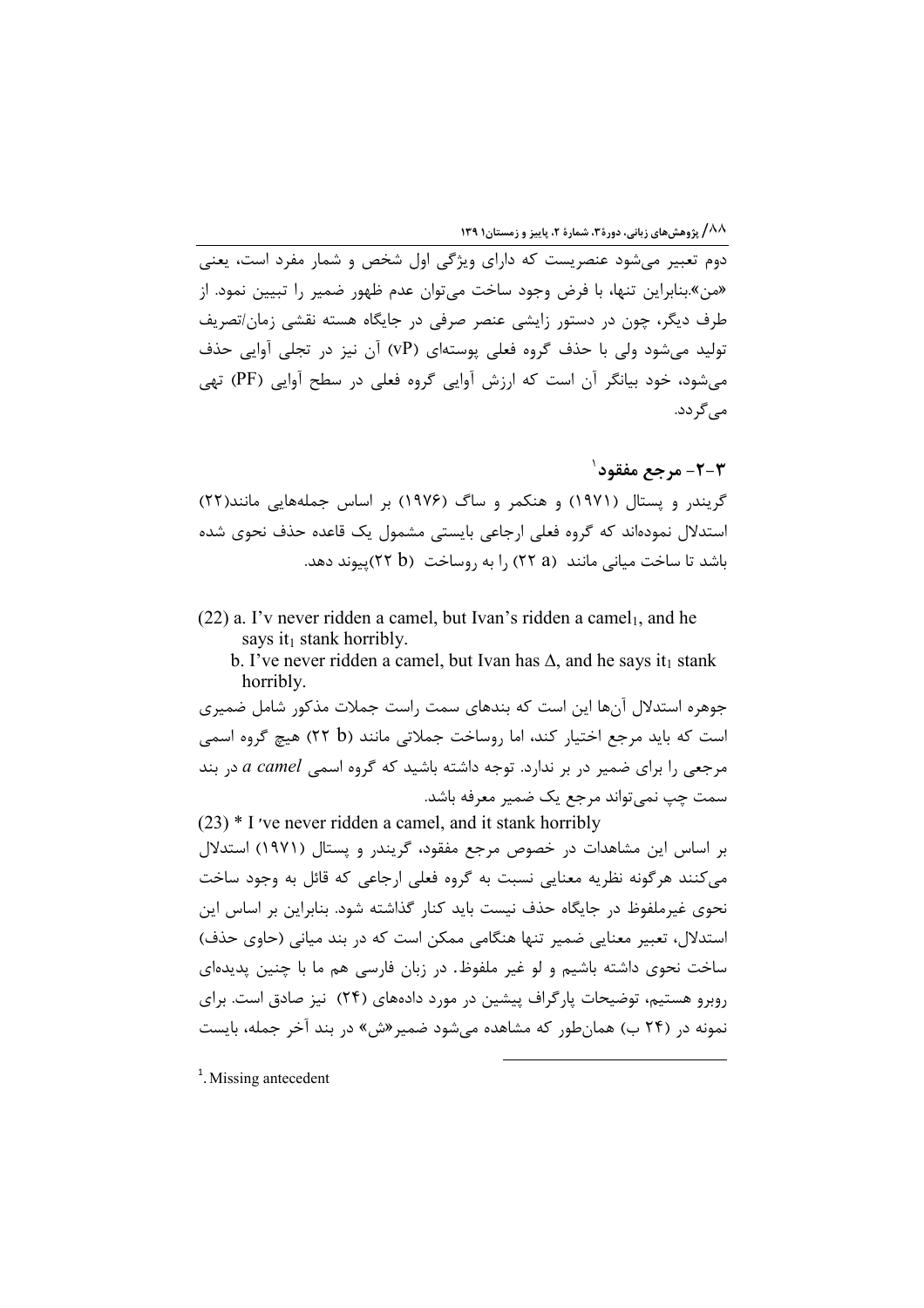مرجعی را در بند (*رضا هم همین طو*ر) انتخاب کند در نتیجه این ضمیر به گروه اسمی متمم فعل محذوف *یک موتور سیکلت* در همان بند ارجاع داده می شود. در صورت ارجاع ضمير به گروه اسمي بند اوّل جمله غيردستوري مي شود (٢۴ ج). (۲۴) الف. كامران نتونست حتى يک مغازه رو راه بيندازه اما سامان نه تنها تونست  $\Delta$ بلكه خيلي هم رونقش داده. ب. سال گذشته رامین یک موتور سیکلت خرید؛ رضا هم همینطور $\Delta$ ؛ , ضا متأسفانه باهاش تصادف کرد. ج. \* سال گذشته رامین یک موتور سیکلت<sub>ا</sub> خرید؛ رضا هم همینطور<mark>∆؛</mark> اما رضا متأسفانه باهاش<sub>ا</sub> تصادف کرد.

۳-۳- قیدهای گروه فعلی کریمی(۲۰۰۵) با استناد بهنظر وبلهوث (۱۹۸۴) و دایسینگ (۱۹۹۲) مبنی بر اینکه جایگاه قید می تواند برای شناسایی جایگاه اقمار مورد استفاده قرار بگیرد، دو دسته از قیود را در زبان فارسی از هم باز میشناسد. چینکو (۱۹۹۹) نیز قیود را به دو دسته تقسیم می)کند. او پیشنهاد می)کند که *قیود بالا* در توالی جمله پیش از *قیود پایین* قرار میگیرند؛ در صورت برعکس شدن ترتیب آنها جمله غیردستوری می شود. کریمی (۲۰۰۵: ۱۲۴-۱۲۸) با پذیرش اصطلاحشناسی چینکو دو دسته از قیود را تحت عناوین قیود بالا و پایین باز می شناسد که در شماره (۲۵) ذکر شده است. قیود بالا قیودی هستند که جمله ۱٫ توصیف می کنند و قیود پایین گروه فعلی ۱٫ توصیف می کنند.

(٢۵) الف: قيود بالا (جمله): عمداً، خوشبختانه، ظاهراً، بدبختانه، معمولاً، احتمالاً ب: قيود پايين(گروه فعلي): زير كانه، هميشه، عاقلانه، هنوز، هرگز، كاملاً، ناگهان، تقريباً وی با بیان اینکه وجود مواردی مانند\**همیشه احتمالاً*، \* *کاملاً امروز* در مقابل *احتمالاً* همی*شه* و *امروز کاملاً* بیانگر آن است که قیود پایین نمی توانند قبل از قیود بالا قرار بگیرند. وی پیشنهاد می کند که قیود پایین به گروه فعلی (VP) متصل است و جملات (۲۶) بیانگر آن است.

الف) هنوز PredPl vpl جلو در سگ نشسته]]  $\text{[} \text{ }\text{(} \text{ } \text{)} \text{ } \text{ } \text{ } \text{ } \text{]} \text{ }$  (۲۶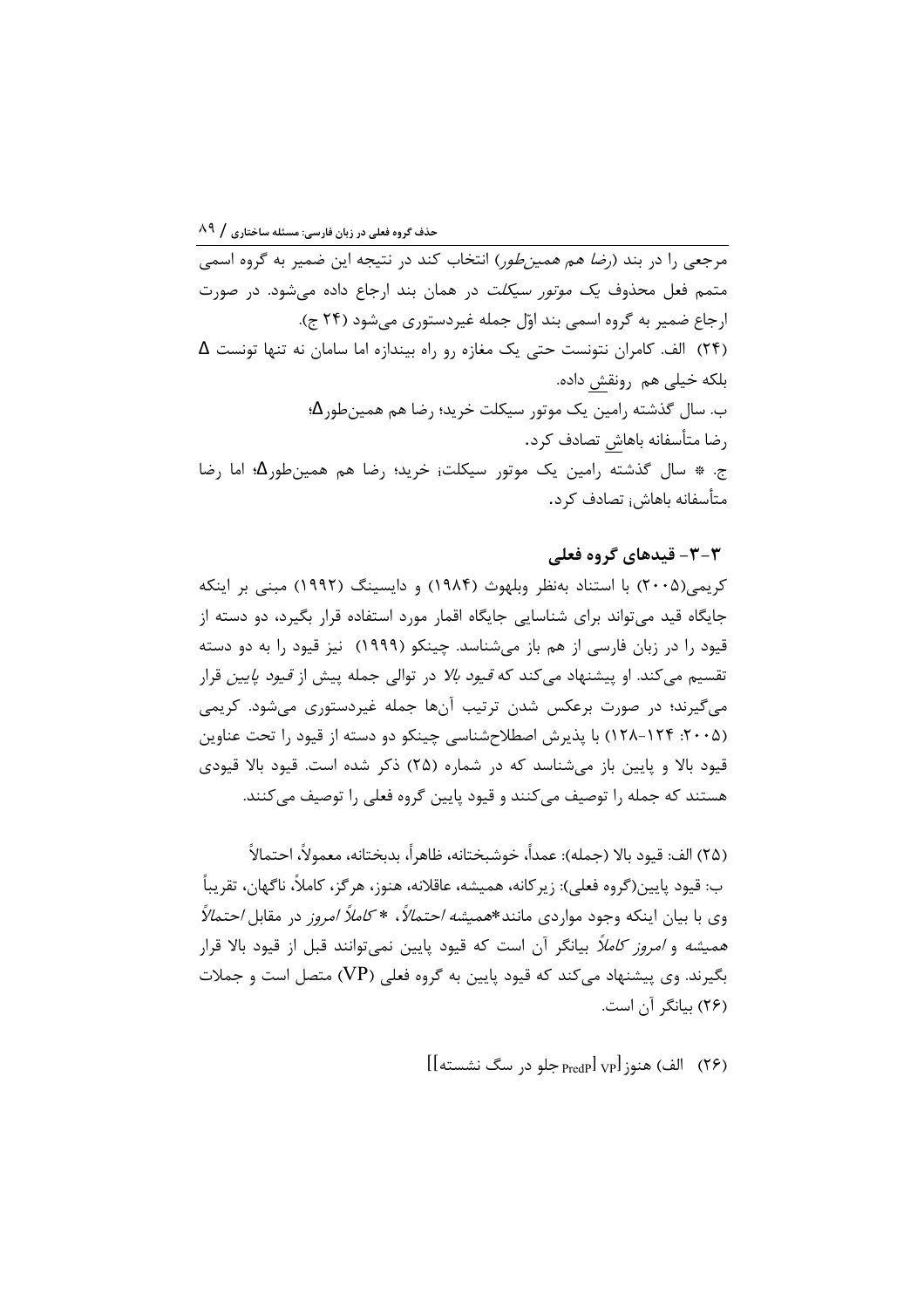ب) p جلو در هنوز t predpl vpl سگ نشسته ]] بهصورت کلی، وی جایگاه قیود را در زبان فارسی در شماره (۲۷) نمایان ساخته است، Hadv)، نماد قيد بالا و Ladv، نماد قيد پايين است).

 $(27)$  [CP (Hadv) [TopP (Hadv) [TP (Hadv) (Ladv) [vP]] بنابراین، از آنجایی که قیود کوچک در مرز گروه فعلی (VP) قرار میگیرند و آن را توصیف میکنند میتوان گفت که در دادههای (۲۸- ۳۱) در جایگاه حذف، گروه فعلی (VP) قرار دارد؛ به عبارت دیگر، قیود کوچک بیانگر وجود سازه گروه فعلی در جایگاه حذف میباشند. (۲۸) خوشبختانه پسر بزرگم عاقلانه رانندگی می کنه اما (پسر) کوچیکه *هرگز* A (۲۹) دیشب همه کاراتو انجام دادی؟ آره، *تقریباً*  $\Delta$ (٣٠) بابک همیشه آروم کتاب می خونه اما تو ب*ا عجله* A (۳۱) دوستم تکالیف فردا <sub>د</sub>و انجام داده اما نه *کاملاً* Δ

#### ۴-۴- حالت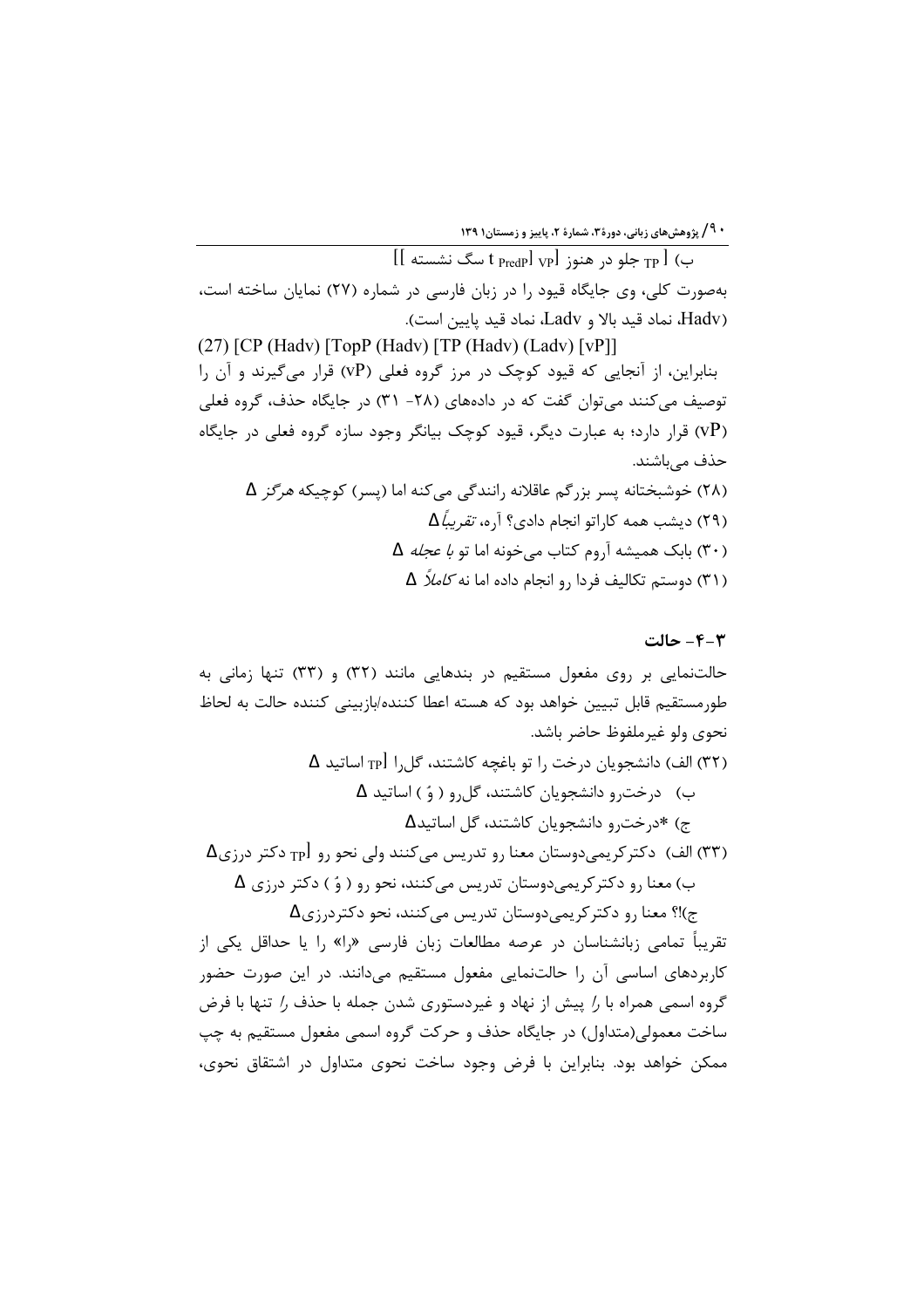مفعول در جایگاه متمم گروه فعلی حالت ساختاری مفعولی دریافت کرده و سیس به حاشیه چپ بند حرکت داده مے شود.

٣-۵- افعال حرف اضافهای

آخرین شاهد قابل ارائه در جهت قائل شدن به وجود ساخت در جایگاه حذف دستهای از افعال هستند که متمم آنها با حرف اضافه اختصاصی در ساختار حضور می یابد *مانند* آشتبی کردن با، گل خوردن از، مصاحبه کردن با، کمک کردن به، ترسیدن از، جنگیدن 4 ... با این فرض که انتخاب حروف اضافه در این ساختارهای فعلی از ویژگیهای گزینشی واژگانی و منحصر بفرد این افعال میباشد تبیین همراهی این حروف اضافه با مفعول در ساختهای حاوی حذف صرفاً زمانی ممکن خواهد شد که به وجود ساخت نحوی متداول در اشتقاق نحوی قائل باشیم:

(۳۴) الف) ما با پرسپولیسی ها آشتی می کنیم، اما *با* استقلالی ها هر گز Δ ب) ما از استقلالیها به ندرت گل میخوریم ولی *از* پرسپولیسیها همیشه  $\Delta$  $\Delta$  پ) زبانشناسی ایران از فقدان نظریه رنج نمیبرد، اما/ز عدم توجه به نظریه چرا ج) استاد ما به نظریهپردازی زایشی اعتقاد نداره، اما *به* توصیفگرایی ساختار *گ*رایانه چرا $\Lambda$ در خاتمه باید توجه داشت که به لحاظ نظری اعتقاد به وجود عدم ساخت در جایگاه حذف ـ در نظر نگرفتن ساخت نحوی متداول ـ و توسل جستن به اشتقاق ناقص نیازمند توجه به روشهای موقتی و پیچیدهای برای تولید جملات است که به تبع آن پیچیدگی قواعد سازهای و تولید معنا در زبان (فارسی) را بهمراه خواهد داشت.

## ۴- نتيجه

در این پژوهش، به بررسی مجموعهای از جملات در زبان فارسی پرداختیم که دارای گروه فعلی محذوف/مفقود هستند. نخست با مرور مسائل نظری مطرح در خصوص ساختهای حذفی، به بیان مسئله ساختاری پرداختیم. صورتبندی مسئله ساختاری جهت یافتن پاسخی برای این سؤال نظری می باشد که آیا در جایگاه حذف، نحو/ساختار متداول غیرملفوظ وجود دارد یا اینکه اساساً ساختارهای حذف همانگونه که تجلی آوایی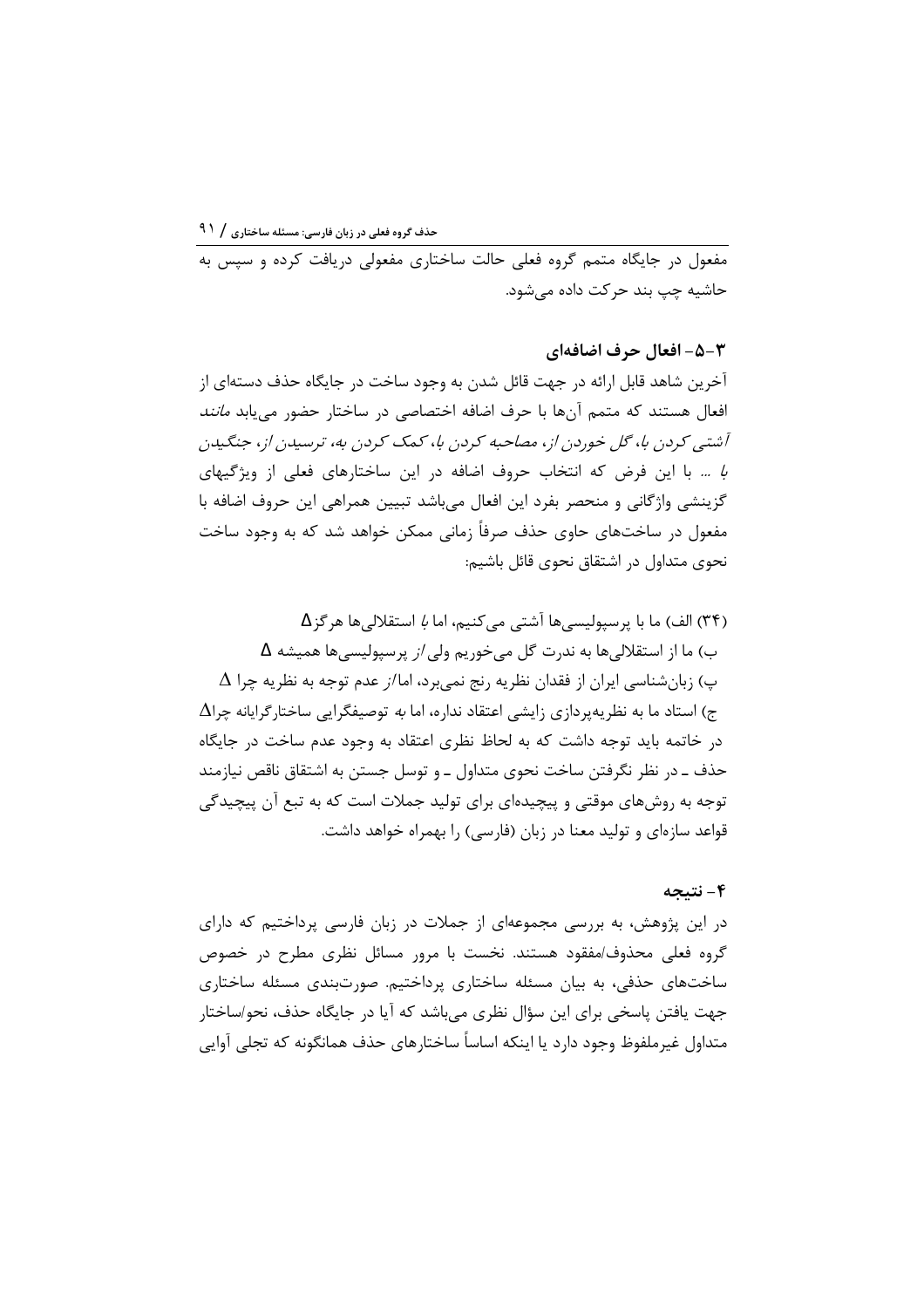دارند مشتق میشوند. سپس با پیاده کردن آزمونهای نحوی مستقل بر روی دادههای زبان فارسی که جملگی ناظر بر و جود ساخت نحوی هستند نشان داده شد که در جایگاه حذف به واقع ساخت گروه فعلی به لحاظ نحوی وجود دارد اگر چه در صورت آوایی زبان تجلی آوایی نمییابد. نتایج نظری بدست آمده در این پژوهش همسو با نتایج دیگر زبانشناسان با رویکرد ساختاری به حوزه حذف میباشد.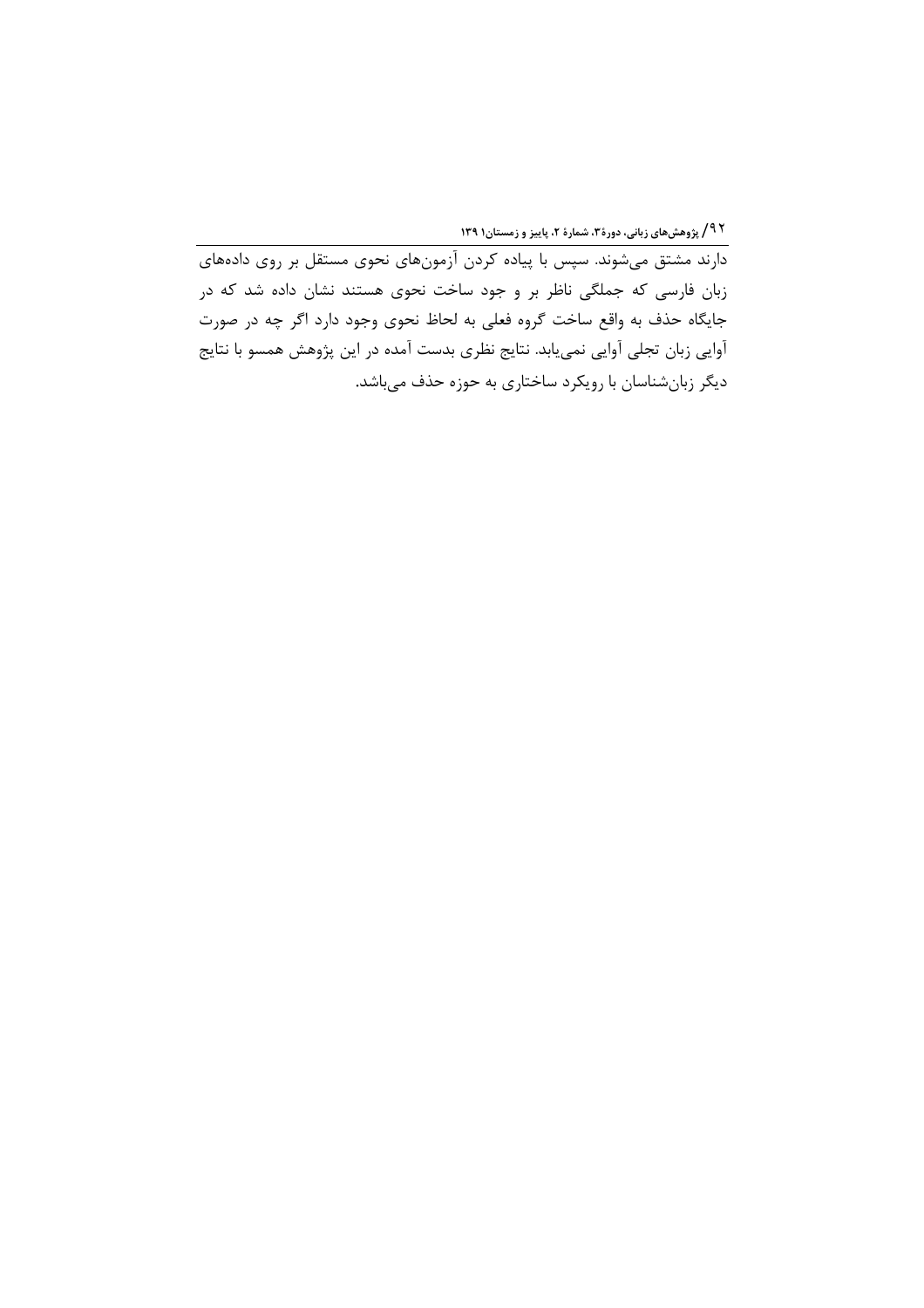انگلیسی

- Chung, S, W. A. Ladusaw, and J. McCloskey. 1995. Sluicing and Logical Form. Natural Language Semantics 3:239-282.
- Corver, N, and M. van Koppen. 2009. Let's focus on NP-ellipsis In: GAGL (Groninger Arbeiten zur Germanistischen Linguistik) 48:3-26
- Culicover, P. 2009. Natural language syntax. Oxford. Oxford University Press.
- Culicover, P. and R. Jackendoff. 2005. Simpler syntax. Oxford: Oxford University Press.

Diesing, M. 1992. Indefinites. Cambridge, Mass., MIT Press.

- Ginzburg, J., and I. Sag. 2000. Interrogative investigations. Stanford, Calif: **CSLI** Publications.
- Grinder, J., and P. Postal. 1971. Missing antecedent. Linguistic Inquiry  $2:269 - 312.$
- Haik, I. 1987. Bound variables that need to be. *Linguistics and Philosophy* 11:503-30.
- Hankamer, J and I. Sag. 1976. Deep and surface anaphora. Linguistic Inquiry 7:391-428.